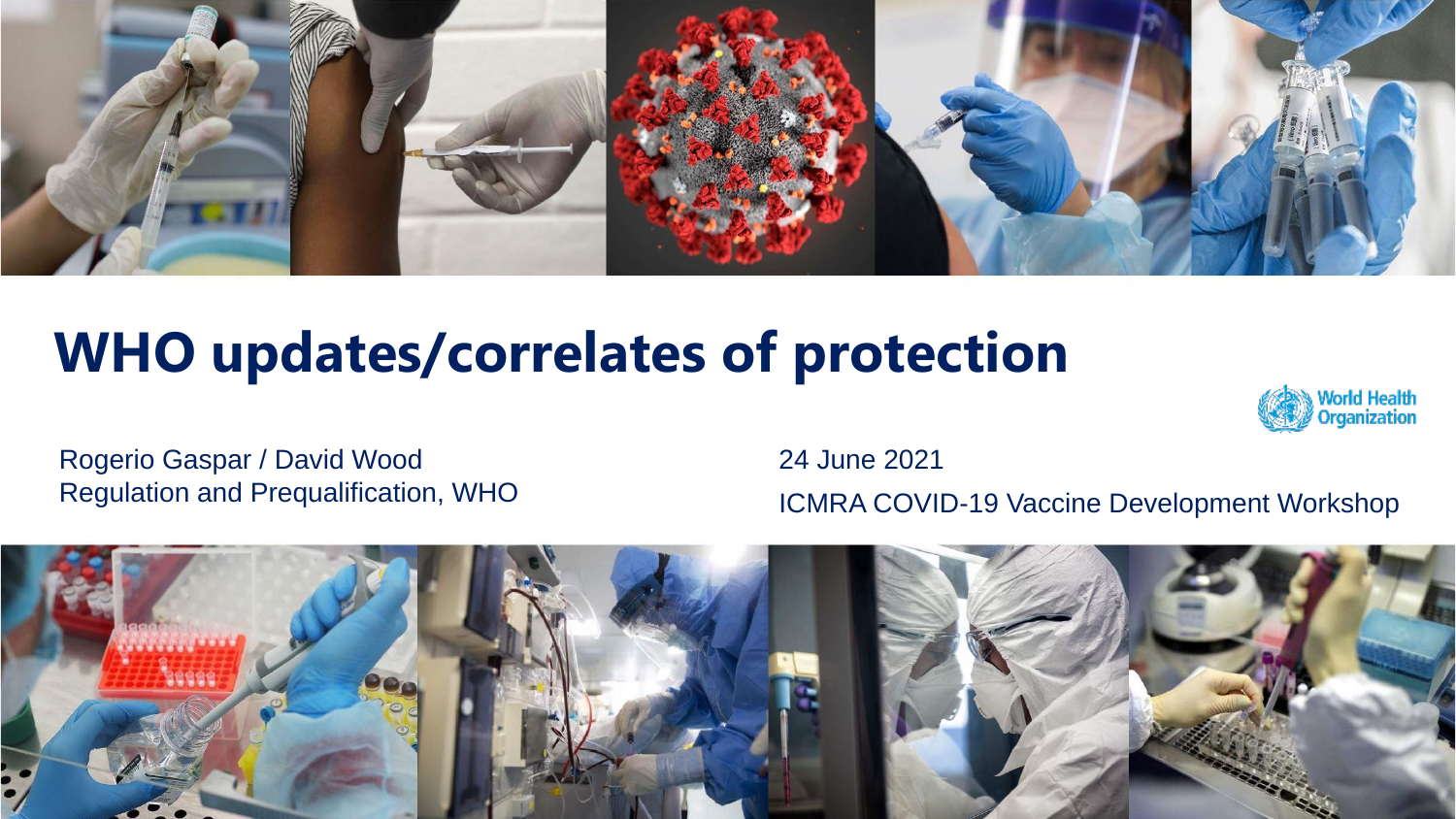## Some current global priorities for regulators



Regulatory convergence:

- Evaluation of post-approval changes/modifications/extension of indications to approved vaccines with established efficacy
- Guidance on evaluation of second-generation vaccines that are still in development
- Responding to real-world scenarios e.g., pharmacovigilance if mix and match immunization schedules are used

#### Good Reliance Practices are the key enablers of convergence

WHO Technical Report Series 1033: <https://apps.who.int/iris/bitstream/handle/10665/340323/9789240020900-eng.pdf>

WHO publication announcement (29 April 2021) [https://www.who.int/news/item/29-04-2021-who-publishes-new-guidance-to](https://www.who.int/news/item/29-04-2021-who-publishes-new-guidance-to-promote-strong-efficient-and-sustainable-regulatory-systems)promote-strong-efficient-and-sustainable-regulatory-systems

**29 June 13:00-15:00 CET** Launch webinar on WHO Good Regulatory Practices and Good Reliance Practices Register: [https://who.zoom.us/webinar/register/WN\\_1dkLBrc6Rw2pGWJZjC\\_naQ](https://who.zoom.us/webinar/register/WN_1dkLBrc6Rw2pGWJZjC_naQ)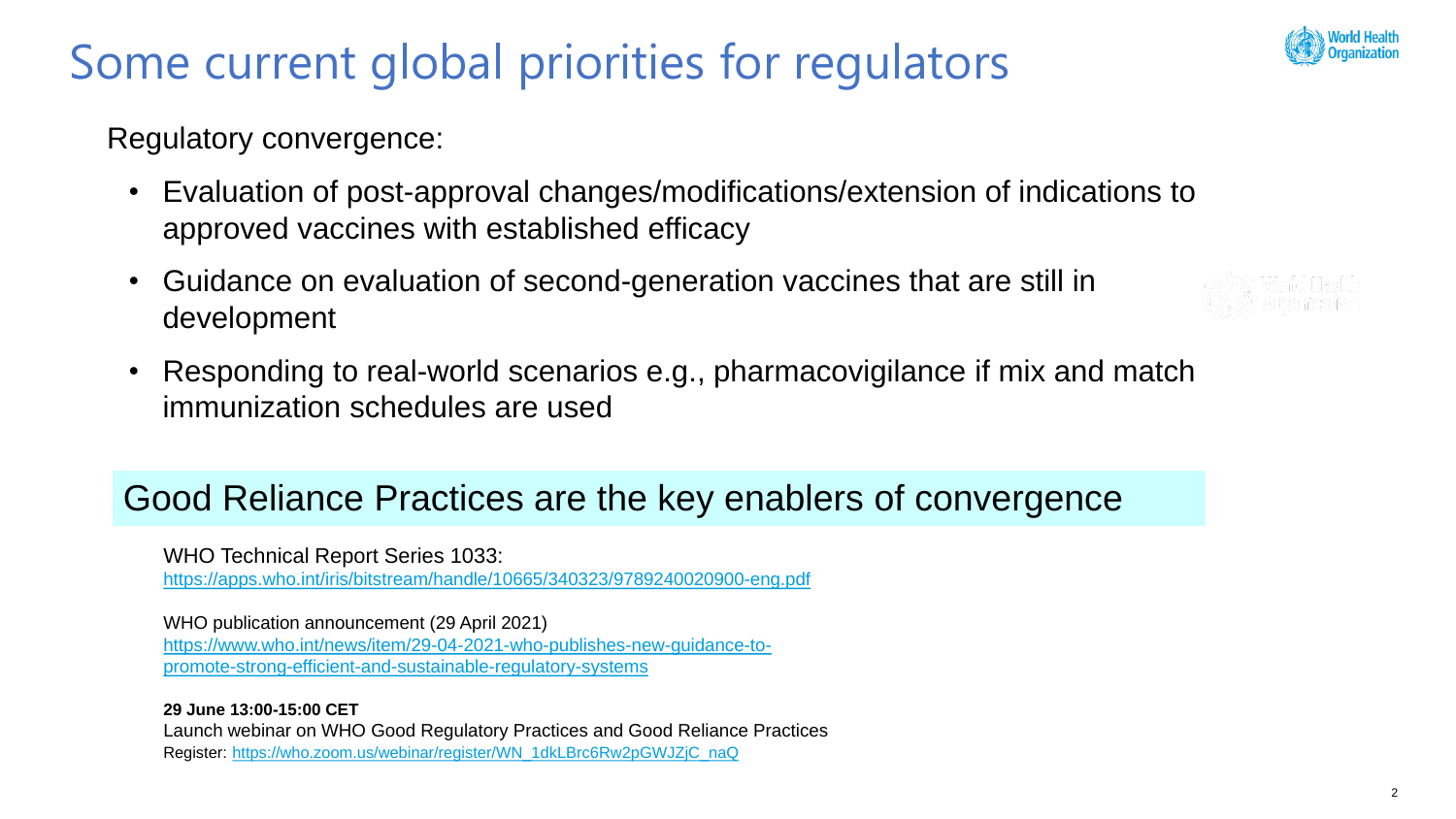# Regulatory convergence: WHO support (1)

### Prequalification and Emergency Use Listing (EUL) procedure

#### EUL Status of COVID-19 vaccines published on website ([latest updated version\)](https://extranet.who.int/pqweb/key-resources/documents/status-covid-19-vaccines-within-who-eulpq-evaluation-process)

- pre-submission meeting
- status of rolling submission
- EUL listing
- Additional DS/DP sites
- Post-approval changes

#### Guidance for PQ/EUL assessments (see also Annex: WHO guidance documents)

[https://extranet.who.int/pqweb/sites/default/files/documents/Addendum\\_Evaluation\\_Modified\\_Covid-19 Vaccine.pdf](https://extranet.who.int/pqweb/sites/default/files/documents/Addendum_Evaluation_Modified_Covid-19%20Vaccine.pdf)

### Regulatory support to countries

Working with regional offices to support countries in issuing regulatory authorizations for vaccines supplied through the COVAX Facility

- with confidentiality agreement, access to product dossiers is granted to requested NRA
- 101 countries, out of 145 COVAX supported countries, issued import permit/regulatory authorizations for AZ SKBio/SII vaccines within 15 days and the covax supported countries:





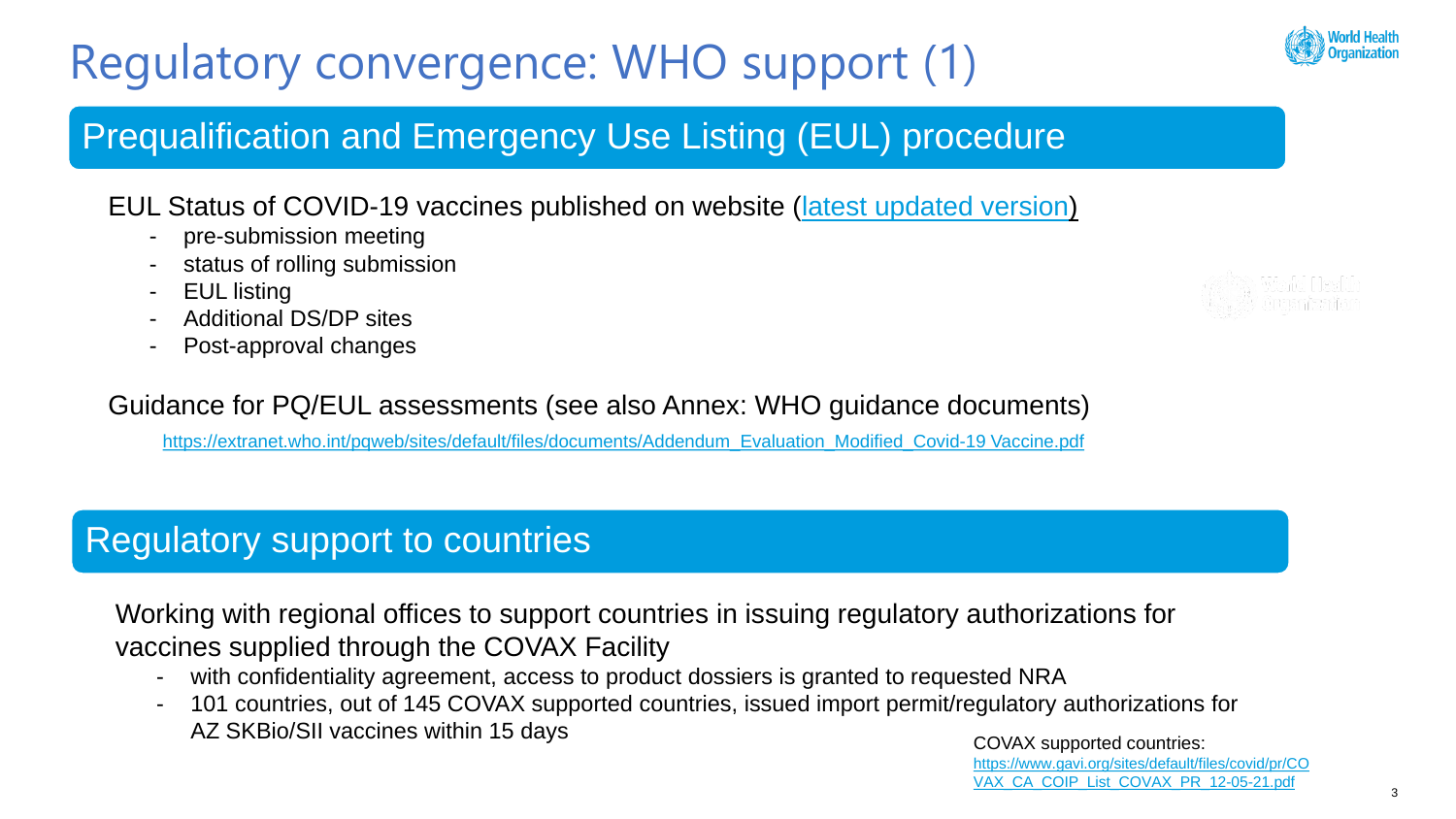# Regulatory convergence: WHO support (2)

#### Global Standards

Multiple written standards are available, including

- Technical Report Series 1004, Annex 9, Clinical Evaluation of Vaccines
- TRS 1028, Annex 2, Guidelines on the quality, safety and efficacy of plasmid DNA vaccines
- TRS 1011, Annex 2, Guidelines on Ebola vaccines
- WHO guidance on mRNA vaccines for prevention of infectious diseases, *in development*

#### Reference preparations

• International Reference Panel and the first WHO International Antibody Standard for assay calibration

### Naming of COVID-19 Vaccines

International non-proprietary names (INN) assigned to

- mRNA-based COVID-19 vaccines and
- plasmid-based DNA COVID-19 vaccine candidates

For variant vaccines

• Accelerated process and nomenclature scheme developed See [INN Request form](https://extranet.who.int/tools/inn_online_application/INN_online_application_files/INNFORM_072010.pdf)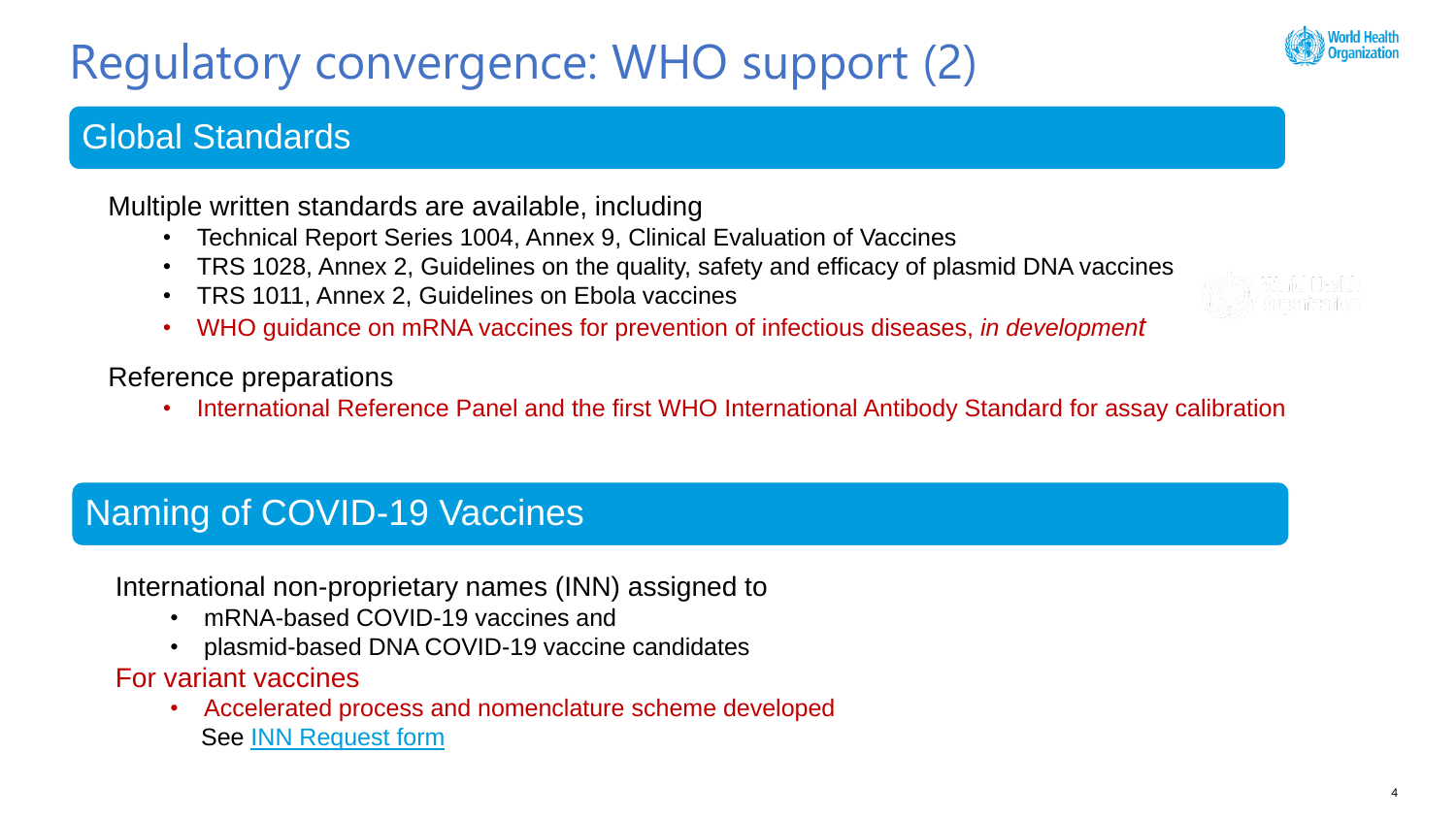## Regulatory convergence: Evaluation of Second-Generation Vaccines

### COVAX Regulatory Advisory Group (RAG)

Issues brought to the COVAX RAG:

- Data requirements to evaluate vaccines designed to address variants
- Immunobridging within same vaccine platform endpoints and trial population
- Immunobridging across different vaccine platforms
- Evaluation of booster doses
- Evaluation of Immunobridging studies, in terms of choice of assays, choice of comparator, endpoints, margins and minimum threshold for acceptability for non-inferiority designs

The [COVAX RAG](https://epi.tghn.org/covax-overview/regulatory-advisory-group/) is co-led by WHO and CEPI.

Its current members include Regulatory Agencies from Argentina, Australia, Brazil, Canada, Europe (EMA & EDQM), Ghana, India, Japan, Republic of Korea, Singapore, UK and USA

Outputs from meetings are published by WHO <https://www.who.int/publications/m/item/technical-brief-regulation-of-covid-19-vaccines>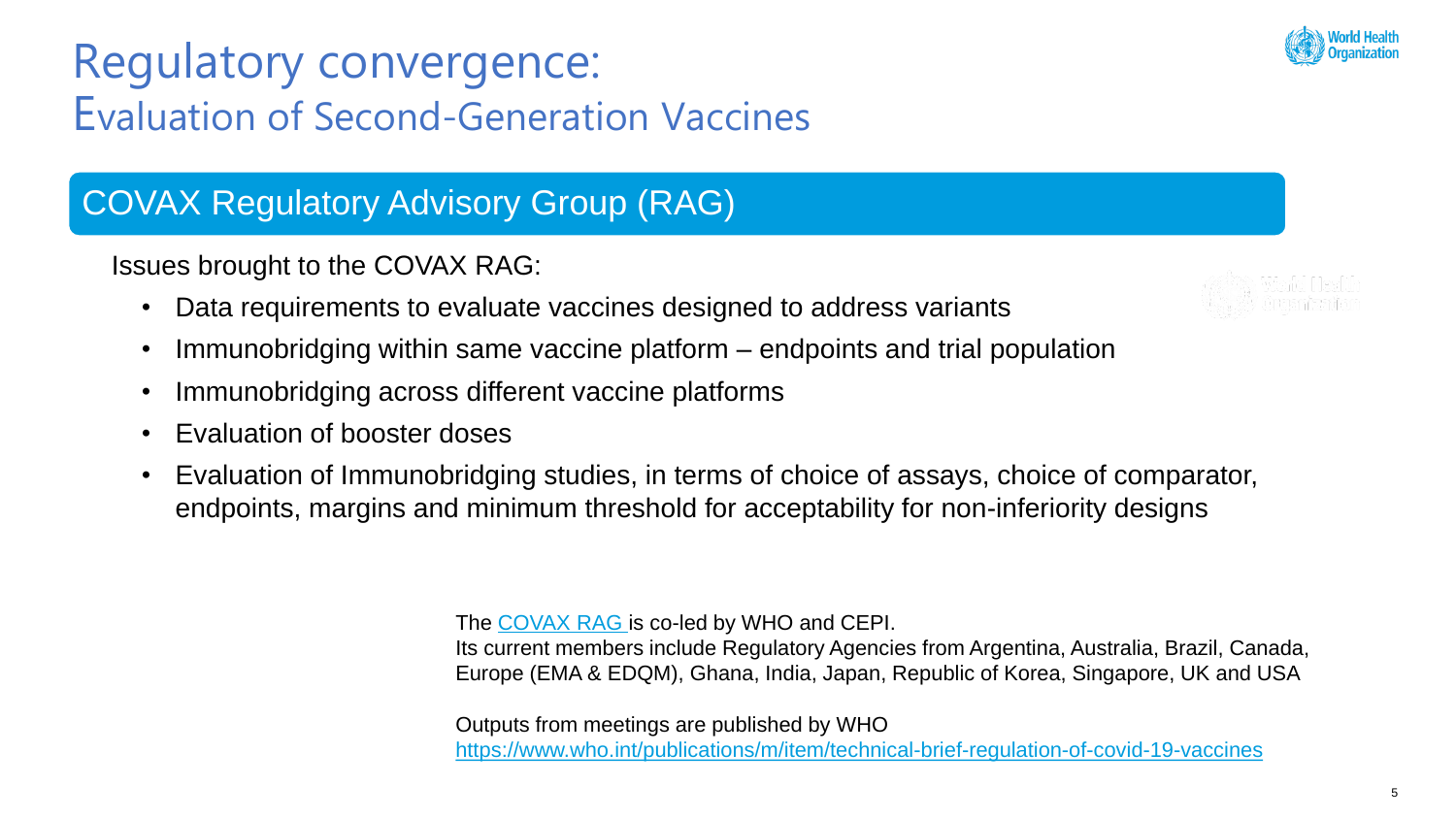

### WHO Consultation on Correlates of Protection R&D Blueprint, 26 March 2021

Assumptions:

- A deeper understanding of correlates of protection would greatly help new vaccine and modified vaccines development (and extension of existing vaccines to new populations)
- Definition of agreed correlates of protection will be a process
- An agreed research agenda will be an outcome from the meeting
	- To outline the role of immunobridging in the evaluation of COVID-19 vaccines (current vaccines,  $\triangleleft$ modified vaccines, new vaccines)
	- To enumerate the data that would be required to inform decisions on immunobridging and correlates of  $\blacktriangledown$ protection.
	- To discuss what is the role of the various assays and animal models and what are the current limitations  $\triangleleft$ with interpretation of results.
	- To debate on the design and analysis of clinical studies to define correlates of protection (non-inferiority  $\triangleleft$ vs superiority, selection of comparator and end points)
	- To review the current data and define a research agenda.  $\blacktriangledown$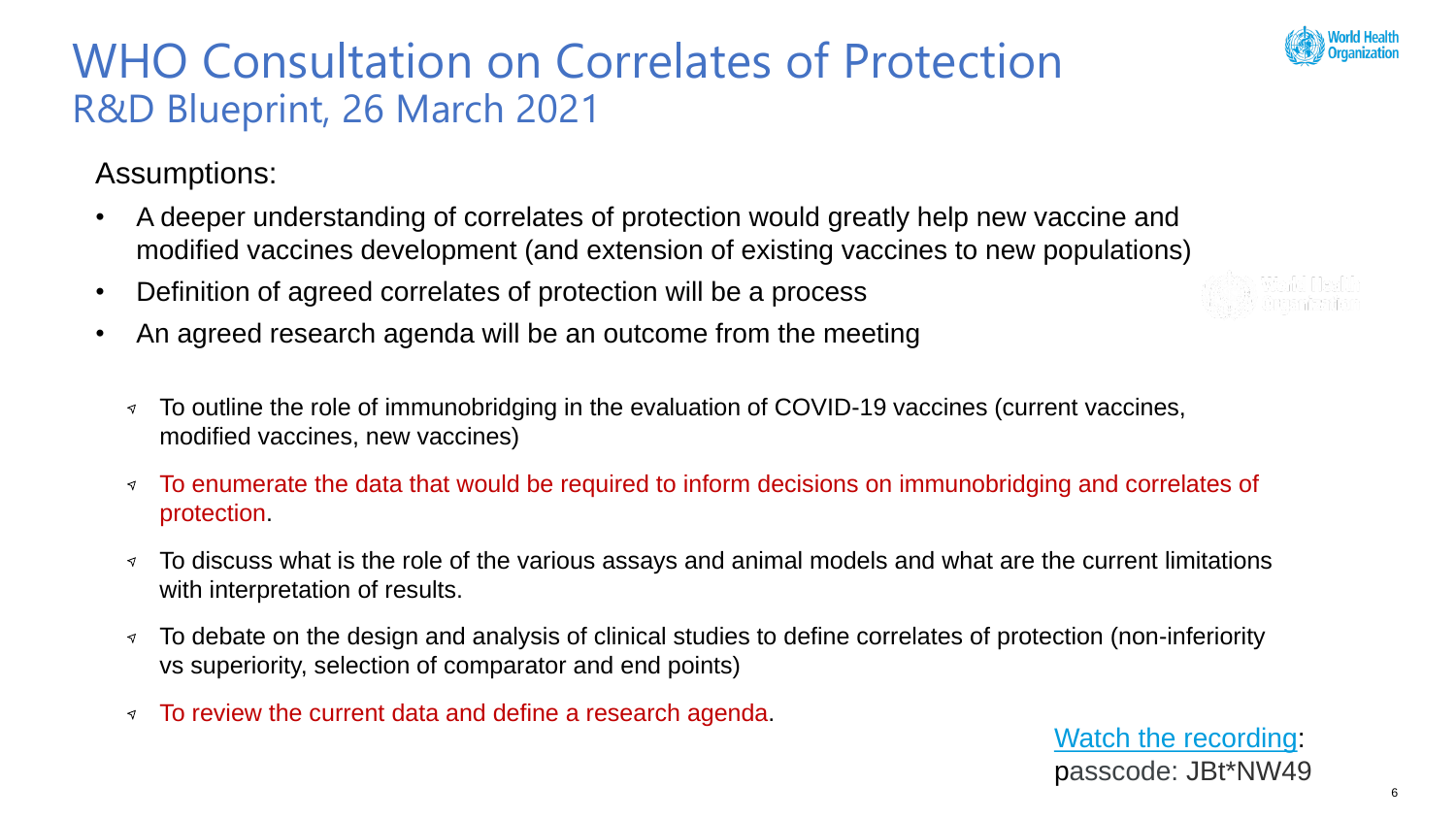# Current thinking expressed in CoP meeting



- Neutralizing and binding antibody show strong association with short-term vaccine efficacy
- An absolute threshold (i.e., a titer above which there is no risk of disease for an individual) may not exist, but a population-based correlate appears attainable
- Some regulators expressed comfort with immunobridging new products to authorized products, especially within the same platform and demonstrating superiority to comparator
- Standardization across labs/immunoassays, e.g. using the WHO International Standard, was emphasized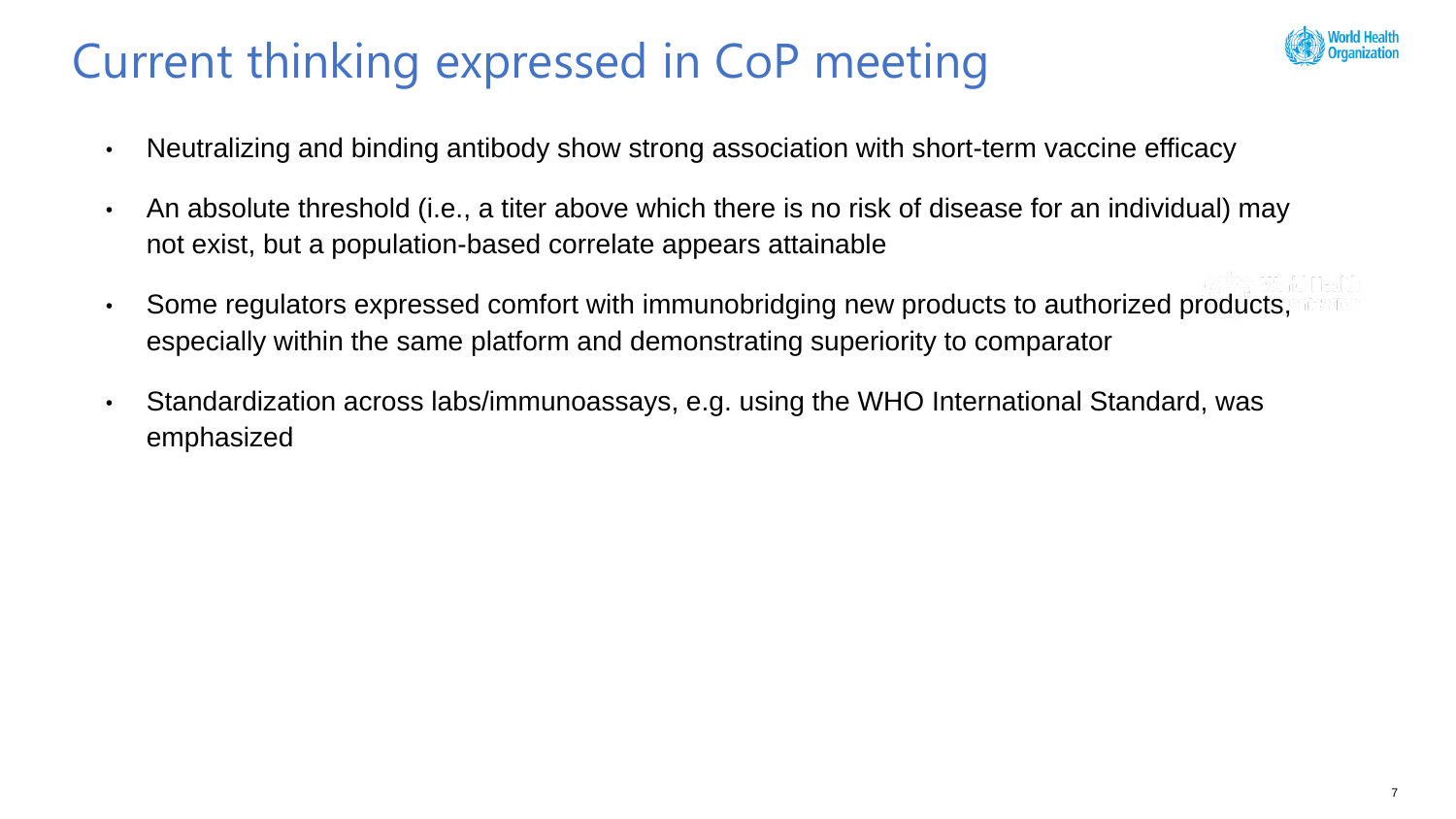## Issues raised by regulators\* during CoP meeting

- Will CoP within a platform be the same as CoP across platforms?
- Will CoP differ according to the method of administration

ex) i.m vs i.n?

• Is it necessary to have a complete understanding of all immunological parameters of the response to a vaccine before a CoP is usable by regulators?

> \*Regulators participating in the meeting: Canada, China, EMA, Republic of Korea, UK, USA